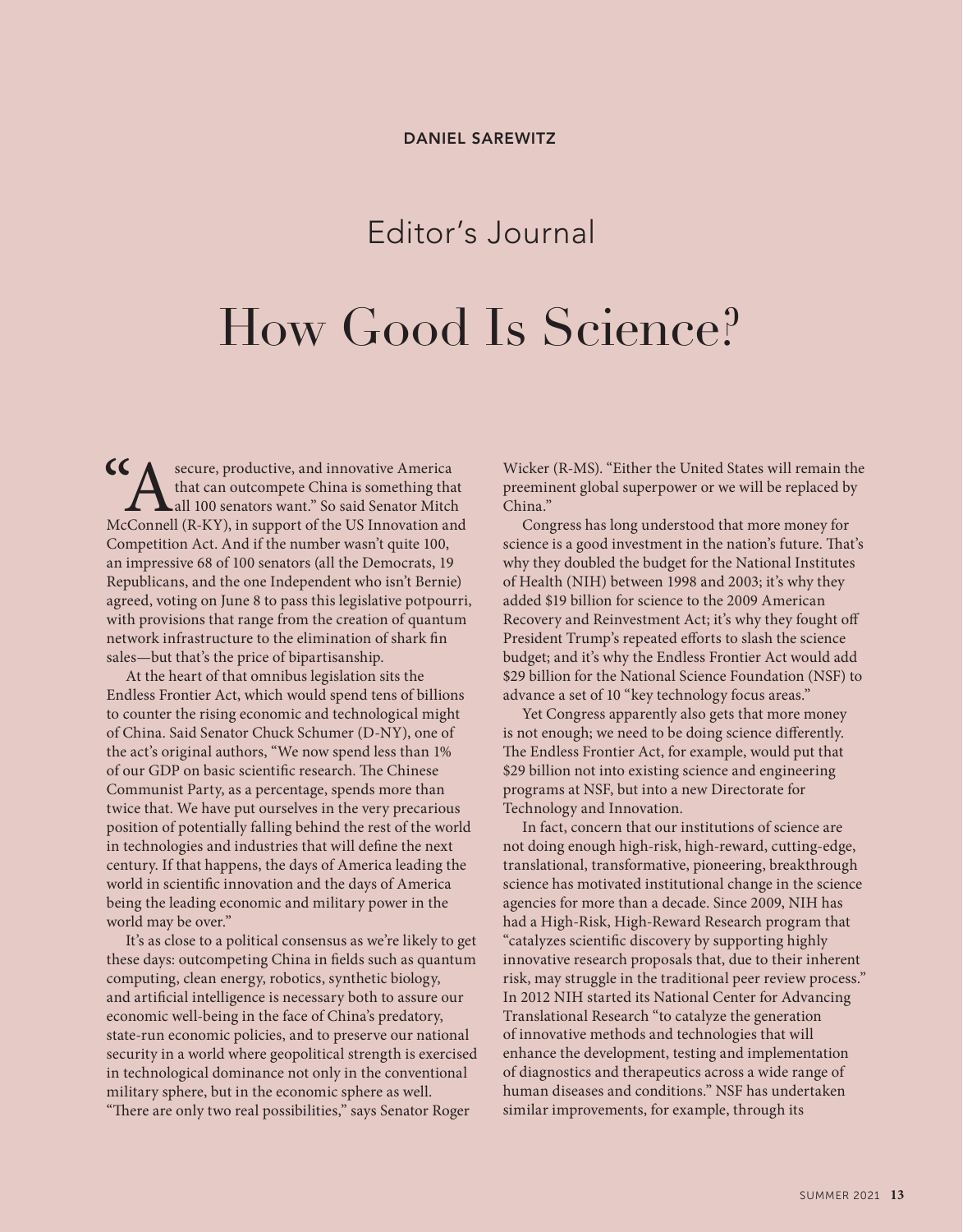Transformative Research funding activities, initiated in 2007 "to revolutionize existing fields, create new subfields, cause paradigm shifts, support discovery, and lead to radically new technologies." More recently, NSF launched its Big Ideas program, "to position our nation at the cutting edge—indeed to define that cutting edge—of global science and engineering leadership and to invest in basic research that advances the United States' prosperity, security, health, and well-being."

And what if all this transformative, paradigm-busting breakthrough innovation isn't enough to usher in a new era of global preeminence? Well, then, of course we will need more DARPAs.

The Defense Advanced Research Projects Agency model eschews the peer review system embraced by NIH and NSF and uses "smart managers" to identify the best research teams for linking advances in frontier knowledge and breakthrough innovation to solve the most difficult challenges that the military can imagine—problems said to be "DARPA-hard." An amendment added to the Endless Frontier Act during floor debate would double DARPA's \$3.5 billion annual budget over the next five years.

In 2006, the DARPA approach was applied by the Office of the Director of National Intelligence to the creation of the Intelligence Advanced Research Projects Activity. IARPA would "take real risks, solve hard problems, and invest in high-risk/high-payoff research that has the potential to provide our nation with an overwhelming intelligence advantage."

Next came ARPA-Energy in 2009, created by Congress because the Department of Energy was widely understood to be a stovepiped, bureaucratized agency whose science and technology activities were unequal to the task of catalyzing clean energy innovation needed to address climate change and assure energy security. ARPA-E, placed outside of the DOE bureaucracy so that it wouldn't be captured by the agency's culture, focuses on "transformational energy projects that can be meaningfully advanced with a small amount of funding over a defined period of time. [Its] streamlined awards process enables [it] to act quickly and catalyze cuttingedge areas of energy research."

Now the DARPA model is being applied to health (an idea that's been around for decades) by the Biden administration, which is asking for \$65 billion for ARPA-H, explaining that "this major investment in federal research and development would drive transformational innovation in health research and speed application and implementation of health breakthroughs."

Also on the docket is ARPA-C, now being planned by Biden's Climate Innovation Working Group, to foster "affordable, game-changing technologies that can help America achieve the president's goal of net zero economywide emissions by 2050 and can protect the American people from the impacts of droughts and flooding, bigger wildfires, and stronger hurricanes."

No one seems to want to say outright that the need to spend all these billions on new ways of doing science amounts to a repudiation of the old ways, which apparently cannot achieve what science advocates and politicians had always promised they would. Such a repudiation would mean that maybe we should actually be doing less of the low-risk, low-reward, incremental, pedestrian science that used to be good enough for America. But that would amount to an attack on much of the science infrastructure created over the past 70 years, and on the federal funding that continues to sustain it—a political nonstarter. Science advocacy goes only in one direction. As Senator Maria Cantwell (D-WA) explains, "Our research is very good with basic and very good with applied, but … we actually have to get better with the user implementation of our science and spur more innovation in a more rapid fashion." Better always means more.

It's nice to see the bipartisan lovefest around the Endless Frontier Act, but really, bipartisanship around China and science is easy. Everyone is afraid of China and science is beloved by Americans. The science lobby, always claiming to be weak and lacking in clout and needing to do a better job "communicating" to politicians and the public, is in fact extremely effective and influential, a loose coalition of hundreds of universities, academic associations, lobbying firms, professional societies, industry groups, philanthropic foundations, and advocacy organizations wielding the high-ground national myths of science's frontier and its heroic pioneers with rhetoric and tactics that are perfectly suited to our culture of hype and excess.

Funding science is good politics. Federal science money comes home to universities, companies, and laboratories. And science is full of promises, unaccompanied by accountability or regulations. It's a win-win-win-win. If it weren't, that extraordinary bipartisan majority of senators would not be voting for it so proudly—as they've been doing for decades.

So science is a political panacea. Is it a social one? If all of this breakthrough, frontier, high-risk, translational, transformative science actually comes to pass, what sort of nation will it leave us with? A society good at science isn't the same as a good society, one worthy of science's promise and gifts. After all, whenever we've been moved to invest hugely in science it's been because of threats from other countries that are good at science: Nazi Germany, the Soviet Union, and now China.

The United States remains the most scientifically and technologically capable nation in the world, but it's also #7 in literacy, #30 in life expectancy, #32 in homicide